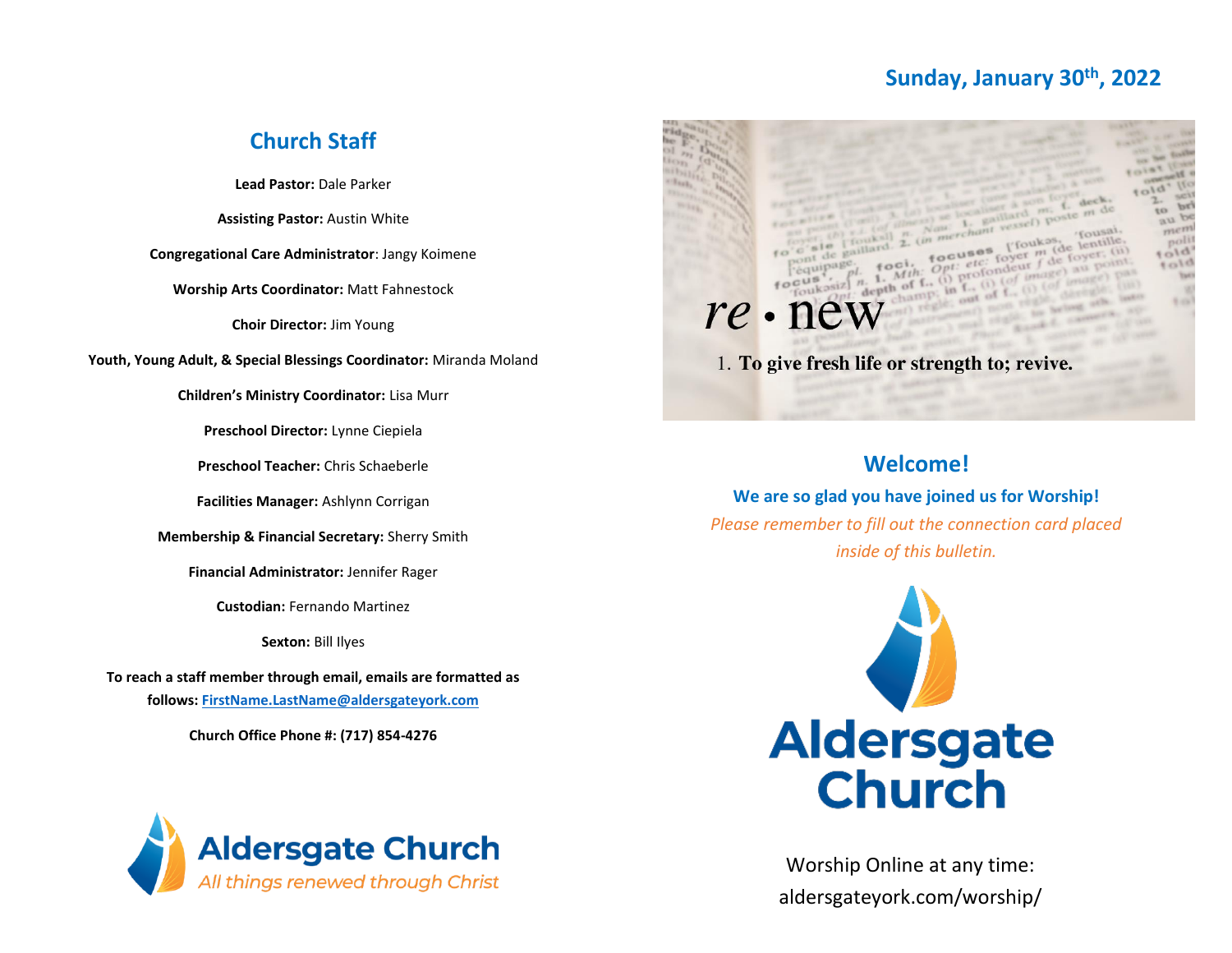# 9:00am Contemporary Service

**OPENING SONG** – *Open Up the Heavens*

**WELCOME & ANNOUNCEMENTS**

**SINGING TOGETHER** – *Way Maker*

**PASTORAL PRAYER**

**SCRIPTURE LESSONS** – *Ezra 9:1-7, 13-15, 1 Timothy 6:3-7, & Peter 5:8-9*

**MESSAGE** – *Pastor Dale Parker*

**SENDING SONG** – *Who You Say I Am*

**BENEDICTION**

# 10:30am Traditional Service

**GATHERING MUSIC & ENTRANCE**

**OPENING PRAYER**

**HYMN #73** – *O Worship the King*

**WELCOME & ANNOUNCEMENTS**

**CALL TO WORSHIP**

**HYMN #101** – *From All That Dwell Below the Skies*

**PRAYER OF CONFESSION & WORDS OF ASSURANCE**

**HYMN #71** – *Glory Be to the Father (Gloria Patri)*

**PASSING THE PEACE**

**PASTORAL PRAYER**

**SPECIAL MUSIC** – *All the Way My Savior Leads Me*

**PRAYER OF ILLUMINATION**

**SCRIPTURE LESSONS** – *Ezra 9:1-7, 13-15, 1 Timothy 6:3-7, & Peter 5:8-9*

**MESSAGE** – *Pastor Dale Parker*

**HYMN #382** – *Have Thine Own Way*

**BENEDICTION**

### **GRAPEVINE NOTES by Pastor Dale**

*"I am the vine; you are the branches. If a man remains in Me, and I in him, he will bear much fruit; apart from Me you can do nothing."* John 15:5

The Grapevine Notes are a new addition to our weekly bulletins. Written by Pastor Dale he will address hot topics from the previous sermon (s), from current events in the church, and from the Bible. As a part of Christian Discipleship, the vision is for everyone to remain/abide in Christ.

On January 23rd we learned that after God miraculously allowed His people to return to Him. They assembled together to worship God and built a foundation for the temple. By practicing their faith and prioritizing worship, their hearts were postured towards God, and they were prepared for the work that was ahead of them. As we return from being separated from God, worship become the upmost priority. Because of the redemptive act of Jesus, we no longer go

to the temple to worship. We are the temple which worships. Therefore, worship is never an option nor a part time activity. Worship is our purpose and

lifestyle. All that we say and all that we do throughout the week is to be glorifying God. Sunday worship services are not a substitution but the accent of worship that is already in our hearts. Ask yourself if the Spirt of worship is inside you. Do you intentionally worship God every day? If not, do you assume that Sunday morning worship will compensate for it? How is it working for you? Do you wish for it to be better? Search for ways to worship God every day and you will discover a life filled with unlimited gratitude, humility, and joy. Worship God every day and you will bear much fruit!

Thank you so much for your support in 2021! The York County Food Bank continued to see an increased demand, higher than pre-pandemic levels, throughout the year. In 2021 we distributed 4.8 million pounds of food. Your support helped to put food on the table for so many in York County who are food insecure, including children, families, and seniors.

We are incredibly grateful for your support in helping us achieve our life-sustaining mission.

Gratefully, Jennifer Brillhart, President and CEO York County Food Bank

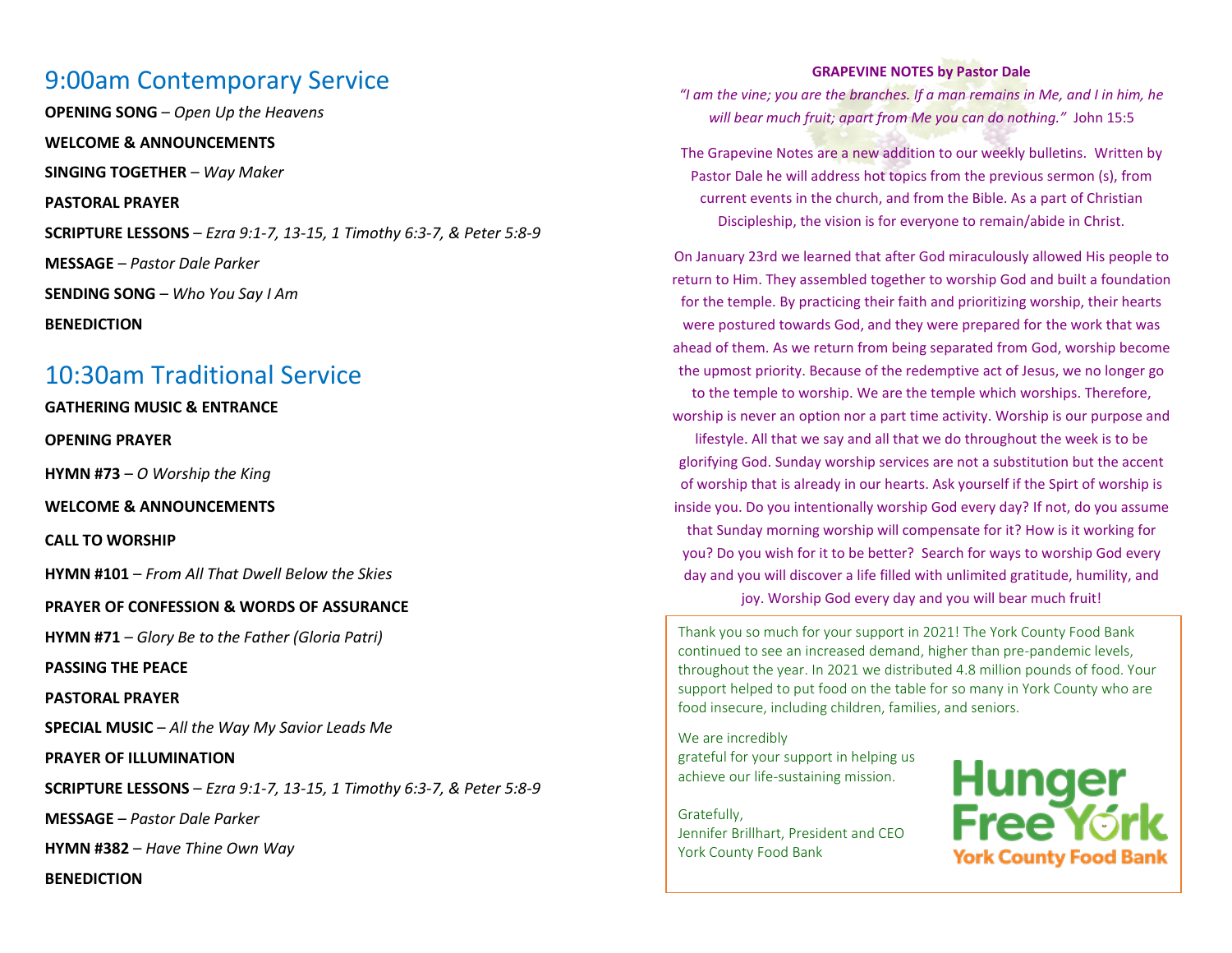# Calendar

### **Monday, Jan. 31st**

Preschool Enrichment Class 4's Preschool Class Leadership Prayer Team Girl Scouts

### **Tuesday, Feb. 1st**

3's Preschool Class 4's Preschool Class Intercessory Prayer 10-11 am 12 in the Word Trustees Meeting Tuesday Night Men's Group

## **Wednesday, Feb. 2nd**

Men's Bible Study

2's Preschool class

4's Preschool Class

Covered by Prayer Quilt Group CBS

Choir Rehearsal Young Adult Group

### **Thursday, Feb. 3rd**

Preschool Coffee & Convo Day

Hidden Man

3's Preschool Class

4's Preschool Class

Al-Anon

Men's Group (Journey Men)

Contemporary Worship Team Rehearsal

### **Friday, Feb. 4th**

Prayer Ministry Team Retreat

## **Saturday, Feb. 5th**

CBS Training

# Children & Youth Corner